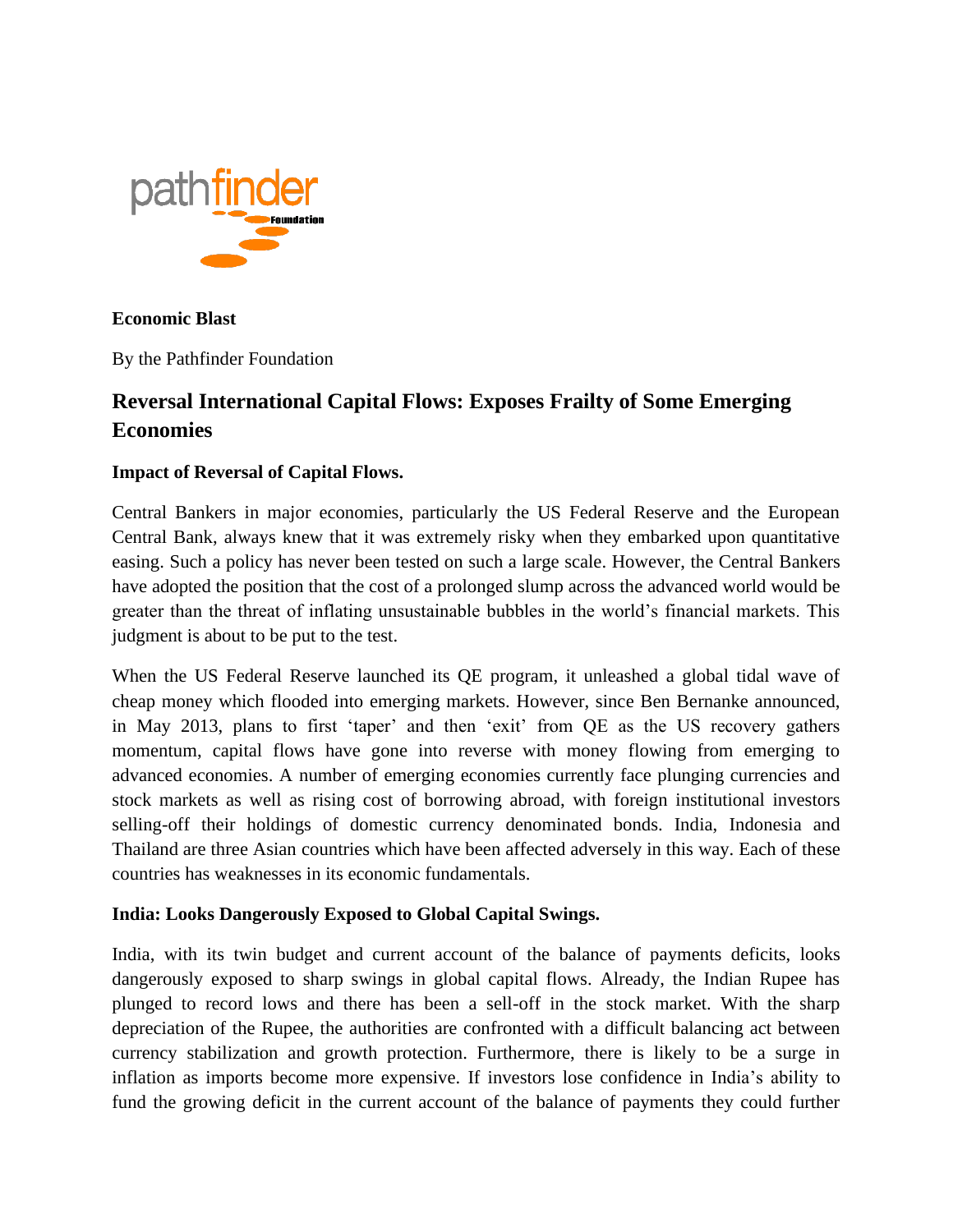accelerate the selling-off of their holdings of government bonds, thereby pushing-up interest rates and squeezing the already declining growth rate even more. The stalling of economic reforms has left India more exposed to the adverse effects of a reversal in capital flows.

### **Indonesia: Vulnerability to 'Sudden-Stop.'**

The Rupiah has depreciated to its lowest level against the US dollar in four years and share prices have declined by over 10% during the week ending 23 August alone. Indonesia is being hit not only by a reversal of capital flows but also by falling commodity prices triggered by concerns that the Chinese economy is slowing. The current account deficit has reached levels last seen in 1996, before the Asian financial crisis. This has raised fears of a balance of payments crisis if the interest rates on foreign borrowing continue to rise. Indonesia, is particularly vulnerable to a 'sudden-stop' (drying-up of access to foreign borrowing) as 1/3 of its government bonds are owned by foreigners. It is worth recalling that the stabilization measures imposed in the wake of the Asian Crisis led to the overthrow of the powerful Suharto Regime, which held power for decades.

#### **Thailand: Unsustainable Credit Growth**

The Thai economy has slipped into recession (two successful quarters of negative growth). GDP contracted by 1.7% in 1Q 2013 and 0.3% in the subsequent quarter. This marks a significant turnaround from the 6% growth in 2012. The stock market, which rose by 50% between early 2011 and May 2013, has fallen by 15% since then. Doubts have also emerged about the country's economic fundamentals. The sustainability of its economic model, which has become increasingly reliant on credit growth, has created uncertainty among market participants.

#### **Lessons for Sri Lanka: Drive Towards Greater Resilience.**

There are lessons to be drawn for Sri Lanka from the experience of each of the three countries mentioned above. India's vulnerability stems from its twin budget and current account of the balance of payments deficit. It has become increasingly difficult to protect growth while stabilizing prices and the currency. The risk of a sharp fall in growth has risen. These are challenges, which are familiar to Sri Lankan policymakers. Indonesia is particularly vulnerable to a 'sudden-stop' in capital flows as a third of government bonds are foreign-owned. Sri Lanka is less vulnerable in this regard as it has a cap of 12.5% on foreign ownership of Treasury Instruments. However, a sharp sell-off of the over US\$3.5 billion foreign ownership of Rupee denominated Treasury Instruments would be disruptive. It would exert pressure on the currency (and through this on inflation as well) and increase borrowing costs. The lesson from Thailand is the vulnerability of a growth model that is too reliant on domestic credit growth. The demand for credit has been muted in Sri Lanka, though there has been some pick-up in recent months.

The change in the overall global economic landscape means that emerging economies are moving into a world where there will be a reversal of capital flows back to advanced economies.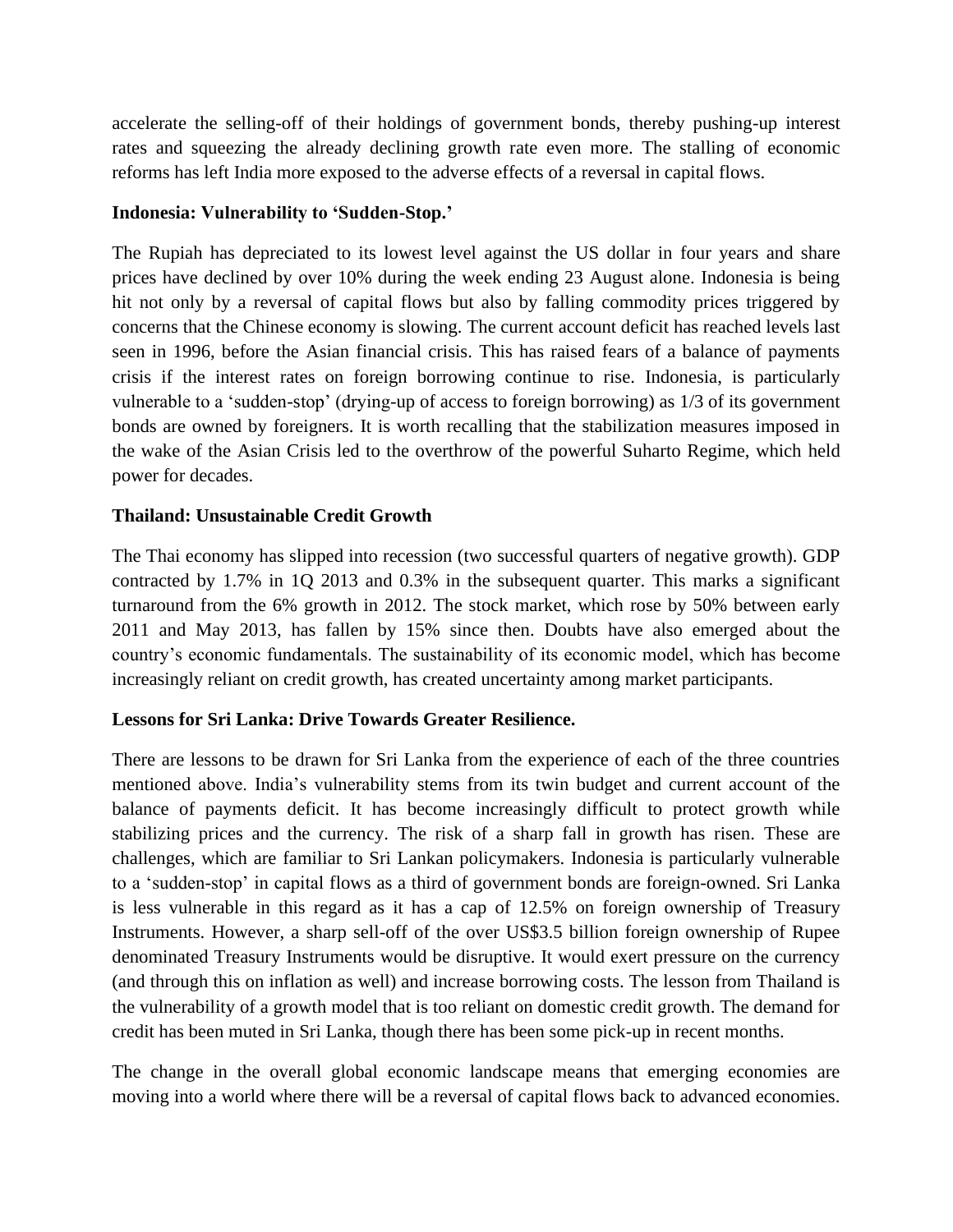Analysts at HSBC have argued that a "China Crash" rather than the end of the US Fed's QE program would trigger a damaging outflow of capital from emerging markets as investors seek "safe heavens" in developed countries, particularly as the US economy is recovering, recession is bottoming out in Europe and Japan is growing again. As argued in previous Pathfinder Foundation (PF) articles, the latter scenario seems less likely. However, under either scenario, external liquidity constraints will tighten for emerging economies.

#### **Key Messages: The Path to Stable Growth.**

The key message to take away in this more uncertain world for emerging economies, like Sri Lanka, is that countries with weak fundamentals will be most vulnerable to economic disruption. This places an even higher premium on addressing the twin budget and current account deficits as well as ensuring that the external debt dynamics are sustainable.

In the recently published Economic Alert 51, the PF argued that there was some scope for relaxing monetary policy in the context of below trend growth; lower inflation; some improvement in the current account of the balance of payments; and fiscal consolidation. The PF advocated that this should be done very cautiously. However, the timing of any relaxation of monetary policy would have to factor in the impact on international capital flows of the "Feds taper." It would be very inadvisable to reduce interest rates at a time when foreigners are sellingoff their holdings of Rupee denominated Treasury Instruments.

Finally, the best way to insulate Sri Lanka from the adverse effects of a world of reversing capital flows would be to address macroeconomic imbalances and implement structural reforms, which strengthen the growth framework as early as possible. Above all, it is important to become less dependent on debt-creating inflows (government dollar bonds; foreign holdings of Rupee denominated Treasury Instruments; and borrowing abroad by banks and corporates) and be more reliant on non-debt creating flows (earnings from exports of goods and services; remittances; and foreign investment, particularly FDI).

The tightening of external liquidity conditions for an emerging economy, like Sri Lanka, which has been dependent on foreign borrowing, strengthens the case for obtaining a new political mandate as early as possible to create the conditions for a package of reforms to strengthen macroeconomic fundamentals and implement growth enhancing structural reforms.

The seriousness of the implications of the shift in global capital flows is reflected in the remarks made by Christine Lagarde, Managing Director of the IMF. In her remarks at the recent Jackson Hole Central Bank Governors Conference, she anticipated that a number of emerging economies could run into trouble in this new global environment. She indicated that the IMF would need to